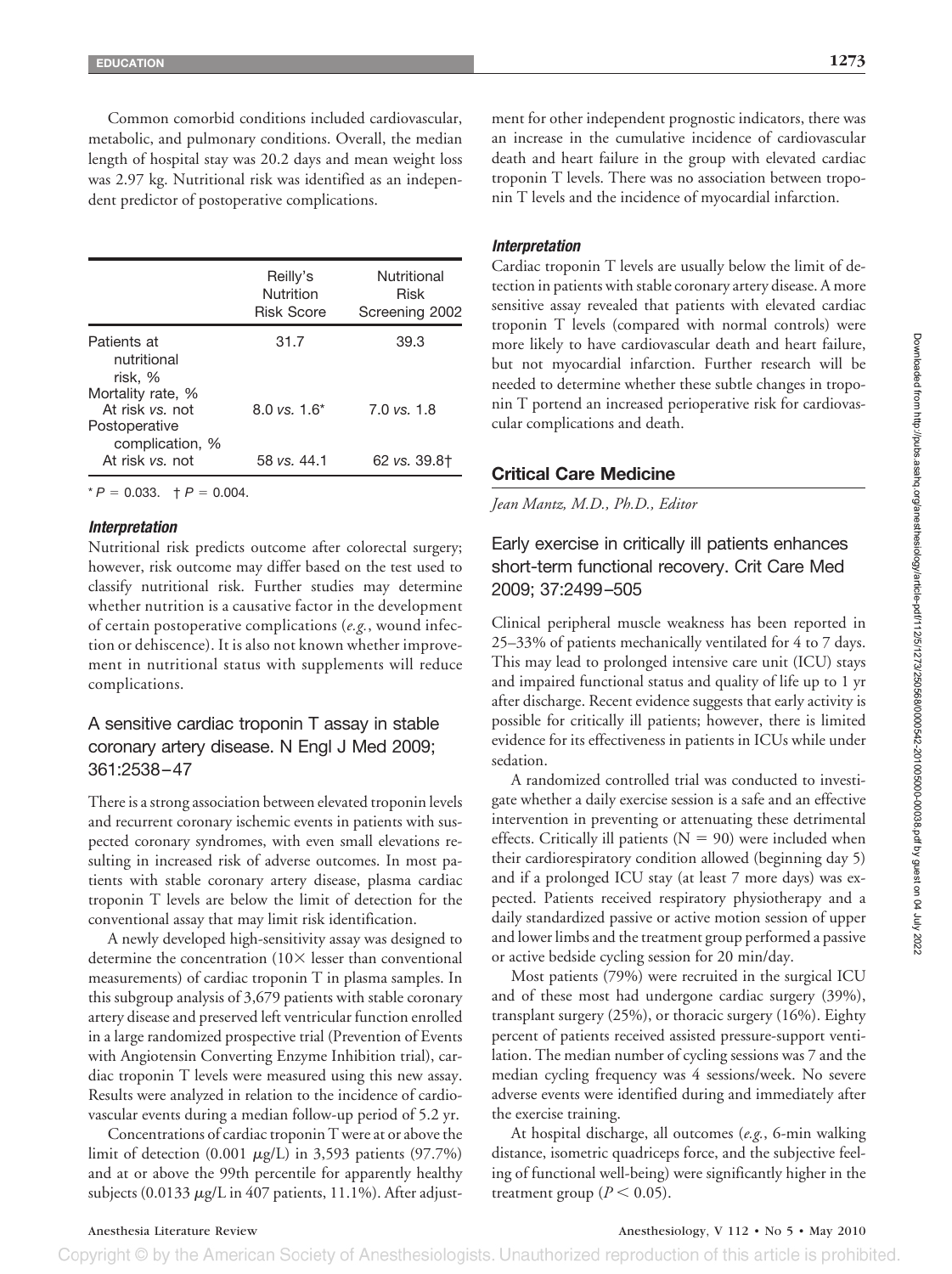## *Interpretation*

This study confirms that exercise should be considered even in surgical patients, provided patients are evaluated for contraindications and monitored during exercise sessions. Muscle strength and functional ability are improved in the muscle territories activated by the cycling exercise. Whether early mobility and occupational therapy are feasible, safe and effective in surgical patients with wounds and multiple drains is not known. Nevertheless, exercise cycling represents a first step toward addressing muscle inactivity while patients are receiving mechanical ventilation.

*Suggested by: Bernard De Jonghe, M.D.*

# Plasma tryptophan and tyrosine levels are independent risk factors of delirium in critically ill patients. Intensive Care Med 2009; 35:1886 –92

Delirium may occur in as few as 20% or as many as 80% of patients in the ICU. This preventable problem may result in prolonged hospitalization, increased costs, mortality, and potential long-term problems. Although the pathophysiology of delirium remains elusive, changes in neurotransmission by serotonin, dopamine, acetylcholine, and norepinephrine using pathways may play a role. This pilot study was conducted to investigate the role of precursor large neutral amino acids such as tryptophan, phenylalanine, and tyrosine and risk of transitioning to delirium in critically ill patients.

Plasma large neutral amino acids concentrations were determined on days 1 and 3 in mechanically ventilated patients from the Maximizing Efficacy of Targeted Sedation and Reducing Neurological Dysfunction randomized controlled trial comparing dexmedetomidine and lorazepam sedation. Delirium was assessed daily using the confusion assessment method for the ICU.

At baseline, all evaluable patients ( $n = 97$ ) had a high severity of illness (median Acute Physiology and Chronic Health Evaluation [APACHE] II, 28) and most were admitted for sepsis or acute respiratory distress syndrome (42%). After adjusting for confounders, only high or low tryptophan/large neutral amino acids ratios  $(P = 0.0003)$ , and tyrosine/large neutral amino acids ratios  $(P = 0.02)$  were associated with increased risk of transitioning to delirium. Additional predictors included older age, higher APACHE II scores, and increased fentanyl exposure.

# *Interpretation*

This study strengthens the view that alterations in the metabolism of amino acids such as tryptophan (*via* serotonin) and tyrosine (*via* dopamine or norepepinephrine) contribute to the pathophysiology of delirium in patients in the ICU. This pilot study needs confirmation by future, methodologically robust, prospective trials but provides both pathophysiologic and therapeutic insights for preventing and treating delirium in patients in the ICU.

# Antiplatelet drugs and outcome in mixed admissions to an intensive care unit. Crit Care Med 2010; 38:32–7

Activation of circulating blood platelets results in their sequestration in the microvasculature and thrombocytopenia, and these are common features of sepsis, a leading cause of death in critically ill patients. Antiplatelet agents may provide a benefit through modulation of inflammatory responses in critically ill patients; however, because of an increased risk of bleeding, the risk– benefit ratio must be examined closely.

A retrospective cohort study was conducted, which analyzed 615 consecutive patients admitted to an ICU within 24 h after hospitalization. Approximately 25% of patients received antiplatelet drugs (acetylsalicylic acid or clopidogrel).

The majority of patients were enrolled primarily to the ICU from the local emergency department (52%) or local internal medicine or surgical departments (19%). Approximately 60% of patients had active bleeding at admission or during the ICU stay. Patients who received antiplatet drugs were markedly older and presented higher APACHE II scores on ICU admission.

Overall, no differences were observed between groups for length of ICU stay, frequency of infections, sepsis, or mechanical ventilation. Regression analysis to control for differences in APACHE II scores and age showed a significant improvement in mortality in patients with preexistent antiplatelet medication use. Benefits were higher in surgical patients.

## *Interpretation*

Management of antiplatelet therapy is a complex issue in critically ill patients, because it requires careful evaluation of the bleeding *versus* thrombotic risk in patients with organ failure. These data are the first to suggest that, in some critically ill patients, antiplatelet drugs may decrease mortality, perhaps by preventing microvascular thrombosis and organ failure. If confirmed in future prospective, randomized trials, these findings may have an important impact for daily routine practice in ICU patients.

# Association of telemedicine for remote monitoring of intensive care patients with mortality, complications, and length of stay. JAMA 2009; 302:2671–8

Onsite staffing by intensivists in ICUs is associated with reduced morbidity and mortality; however, this may not always be possible. Therefore, remote telemedicine technology, which enables intensivists to simultaneously monitor several ICUs from an off-site location, has become increasingly common. However, this technology is expensive, and there is little data evaluating its effectiveness.

This observational study was conducted in six ICUs at five hospitals in a large U.S. healthcare system to assess the use of tele-ICU in 2,034 patients in a preintervention period

Anesthesiology, V 112 • No 5 • May 2010 Anesthesia Literature Review

Copyright © by the American Society of Anesthesiologists. Unauthorized reproduction of this article is prohibited.